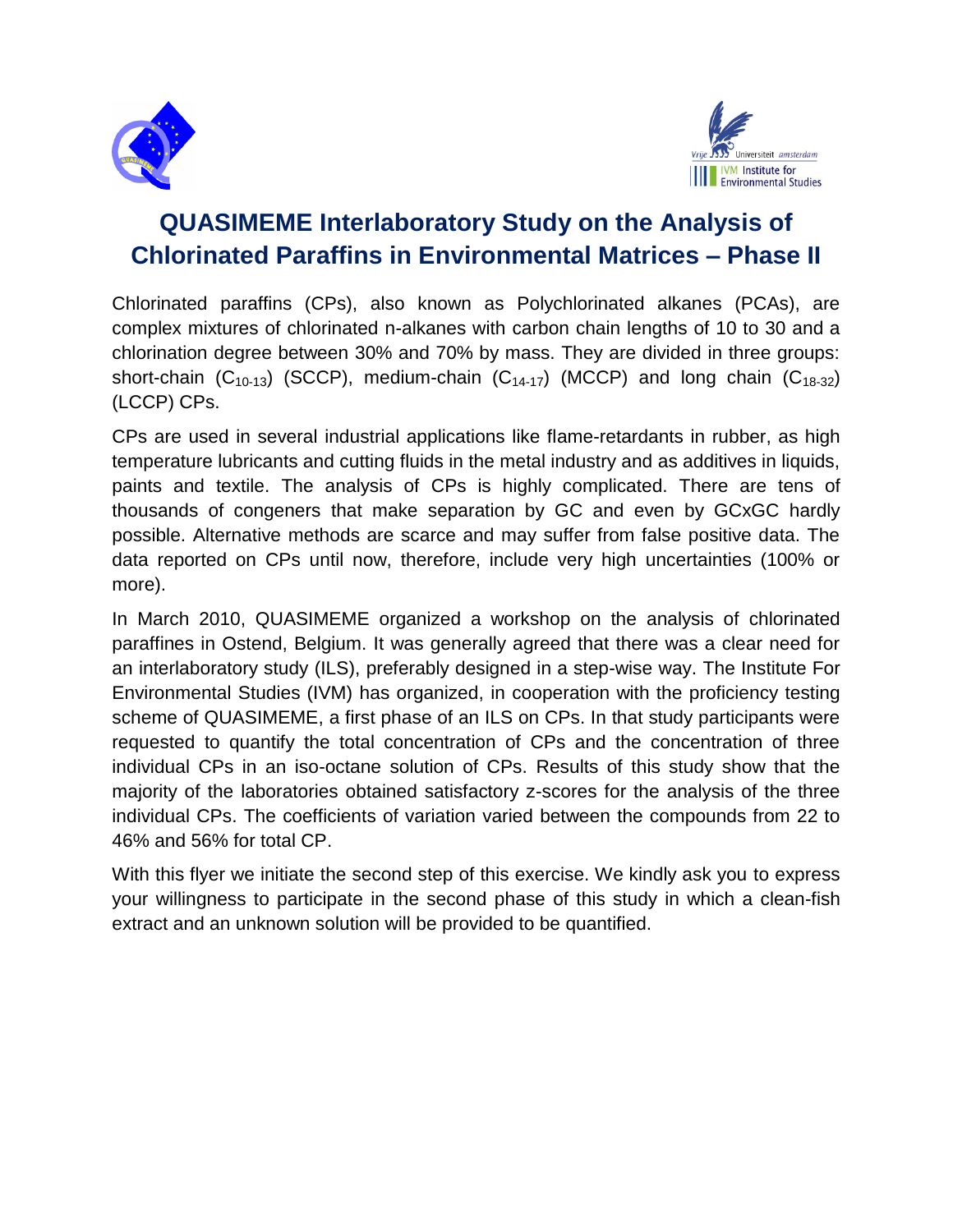# **Design of the Study**

The entire study consists of 4 phases, unless corrective actions or a repeat of one step are needed. After completion of the entire study the intention is to include the CPs in the routine proficiency testing scheme of QUASIMEME [\(www.quasimeme.org\)](http://www.quasimeme.org/).

Phase 1 (completed, report has been sent out)

The first phase of the study focused on the analysis of CPs in a solution with an undisclosed concentration. Standards were provided.

The results are described in a report (Van der Veen et al., 2012), which has been sent to all participants and which is available for new participants upon request (ike.vander.veen@vu.nl).

## Phase 2

The second phase of the study will focus on the analysis of CPs in a clean fish extract. The extract is to be analyzed and quantified with a known total CP standard solution and a solution of a new congener that has recently appeared on the market (1,5,5,6,6,10-Hexachlorodecane).

Materials:

- *Standard solution*. An ampoule with a standard solution containing CPs, with a known concentration.
- *Clean fish extract*. An ampoule with a cleaned fish extract.

The study will be described in a report, including preparation of the materials, methods of analyses, results, advice to participants, discussion and conclusions.

## Phase 3

The third phase of the study would focus on the analysis of CPs in an uncleaned extract of a sediment or fish.

## Phase 4

The fourth phase of the study focuses on the entire method: extraction, clean up and analysis of environmental samples. A fish sample and a sediment sample will be analyzed and quantified with a known standard solution.

#### Evaluation meeting

An evaluation meeting will be planned after phase 3.